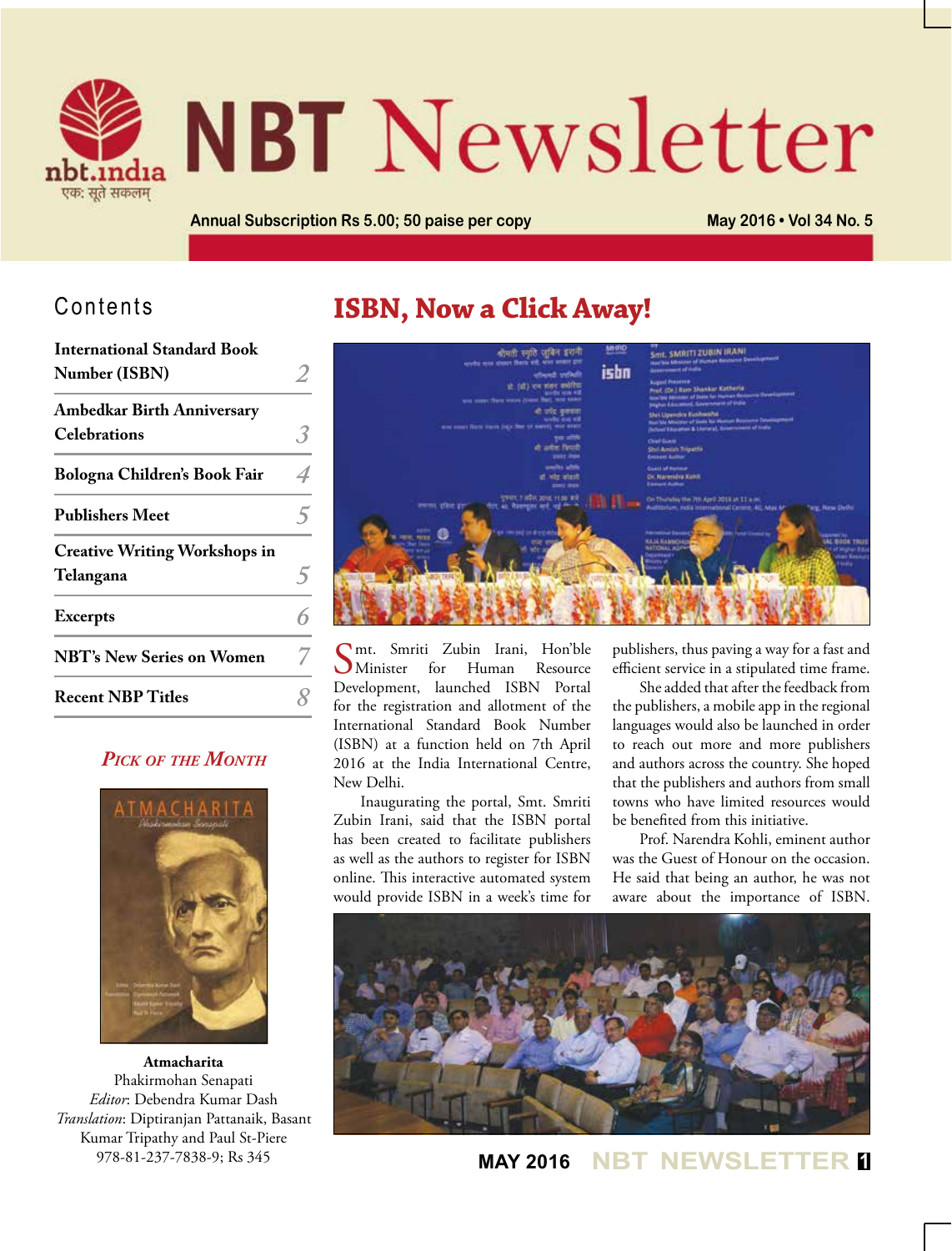

He added that today it has become an important part of publishing. He further said that this online system is a good initiative towards providing enhanced accessibility to the publishers and authors.

Shri Amish Tripathi, well-known author was the chief guest on the occasion. He said that, "ISBN gives an identity to a book. If you do not have it, the bookshops will not sell it." He observed that ISBN is free in India unlike other countries like US and UK where publishers need to pay



huge money for its registration. He further added that ISBN was manual and since it is online from today, it will help publishers from different parts of the country to get registration done easily and will save their time also.

Earlier, Smt. Aparna Sharma, Joint Secretary (BP & CR) welcomed the guests and informed that ISBN Portal is a part of the government's e-governance initiative to streamline the process of registration and make it user friendly.

Dr Rita Chowdhury, Director, NBT, India proposed the vote of thanks. She hoped that through this user friendly system, the publishers and authors would find it easy to register for ISBN.

Organized by the Raja Rammohun Roy National Agency for ISBN, (Book Promotion and Copyright Division under the Department of Higher Education, Ministry of Human Resource Development, the event was supported by the National Book Trust, India.

## **International Standard Book Number (ISBN)**

An ISBN is an International Standard Book Number. The initial ISBN configuration of recognition was generated in 1967 based upon the 9-digit Standard Book Numbering (SBN) created in 1966. The 10-digit ISBN format was developed by the International Organization for Standardization (ISO) and came to an end in December 2006. Since 1 January 2007, ISBN consists of 13 digits.

ISBNs are calculated using a specific mathematical formula and include a check digit to validate the number. Each ISBN consists of 5 elements with each section being separated by spaces or hyphens. Three of the five elements may be of varying length: Prefix element, Registration group element, Registrant element, Publication element, and the Check digit.

An ISBN is essentially a product identifier used by publishers, booksellers, libraries, internet retailers and other supply chain participants for ordering, listing, sales records and stock control purposes. The ISBN identifies the registrant as well as the specific title, edition and format.

ISBNs are assigned to text-based monographic publications, i.e. oneoff publications rather than journals, newspapers, or other types of serials. International Standard Serial Number

(ISSN) identifies periodical publications such as magazines.

With regard to the various media available, each different product form should be identified separately. For example, an e-book, a paperback and a hardcover edition of the same book would each have a different ISBN.

It is always the publisher of the book who should apply for the ISBN. For the purposes of ISBN, the publisher is the group, organisation, company or individual who is responsible for initiating the production of a publication.

The method of assigning an ISBN is nation-based and varies from country to country, often depending on how large the publishing industry is within a country. Some ISBN registration agencies are based in national libraries or within ministries of culture and thus may receive direct funding from government to support their services. In other cases, the ISBN registration service is provided by organisations such as bibliographic data providers that are not government funded. In India, The Raja Rammohun Roy Library Foundation, part of the Ministry of Culture, is responsible for registration of Indian publishers, authors, universities, institutions, and government departments that are responsible for publishing books.

Over a period of time with the growth of the Indian publishing industry and awareness about ISBN, the request for ISBN has increased exponentially. Efforts have been made from time to time to streamline the operations of the agency which caters to the requirement of the applicants of the entire country. In this direction an attempt is being made by developing the ISBN online portal http:// isbn.gov.in to further streamline the operations.

The ISBN portal seeks to completely automate the process of application, examination and allotment of ISBNs. The automation process also seeks to maintain inventory as well as process the data that will be provided by the users. Receipt of hard copy of any document will be done away unless considered appropriate for establishing the identity of the applicant and for confirming the book publishing activity.

Taking forward the Government's ambitious Digital India campaign, the Ministry of Human Resource Development's endeavor will ensure ease of registration, enhanced accessibility, wider transparency, trust and credibility and greater efficiency for the book writing fraternity in the country.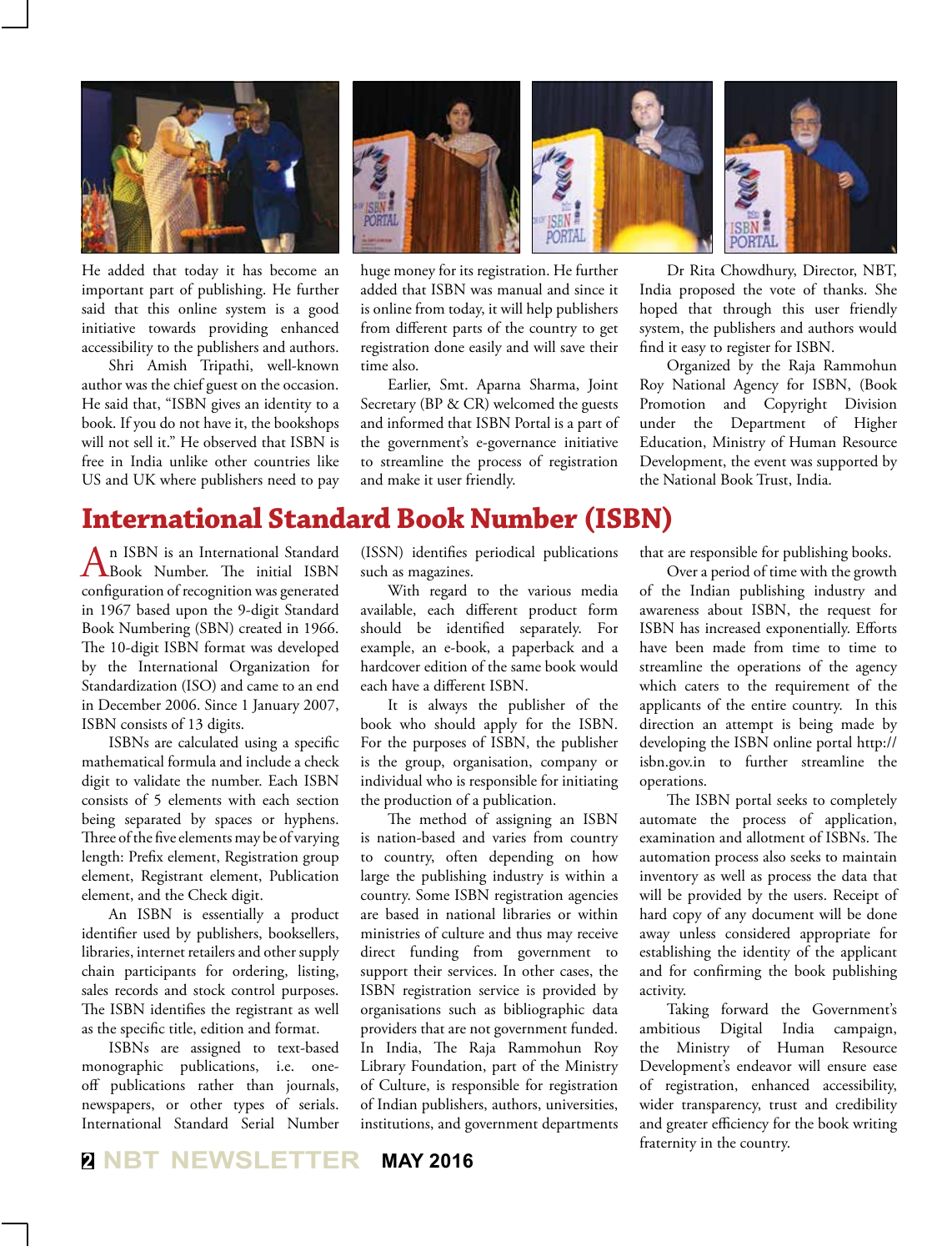## **Ambedkar Birth Anniversary Celebrations**

The 125th birth anniversary of Dr<br>B R Ambedkar, architect of Indian Constitution was celebrated across the country. The NBT too, organised several functions on the legacy and writings of Dr Ambedkar at Ahmedabad, Gujarat and Bhadarak, Odisha.

#### **Bhadrak, Odisha**

National Book Trust, India in collaboration with Sahitya-Samskruti Parishad, Bhadrak organized a discussion on 'Ambedkar's views on India's Multilingualism' at the Conference Hall of DRDA, Bhadrak, exclusive Odia University.

Prof. Basant Kumar Mallick, Utkal University, Vani Vihar and Director, Ambedkar Study Centre, Bhubaneswar said that despite being a vehement critic of caste system in Indian society, Dr. Ambedkar was a great lover of Indian culture. He also discussed at length Ambedkar's views on India's multilingualism and his notion of 'one state, one language'.

Addressing the gathering, Prof. Brajamohan Mishra, compared the personalities of Dr. Ambedkar and Swami Vivekananda, the two major personalities

#### **Ahmedabad, Gujarat**

A discussion on the 'Dr B R Ambedkar and His Philosophy on Education' was held at the National Institute of Mass Communication and Journalism (NIMCJ), Ahmedabad on 13 April 2016.

Shri Kishore Makwana, well-known author was the chief guest on the occasion. He said that education, self respect and moral conduct were the three important characteristics of Ambedkar's philosophy. With these three qualities, he strived hard and devoted his entire life to serve the country.



Odisha on Thursday, 14th April 2016. On the occasion, the recently published NBT book in Odia titled *Swami Vivekananda: Yuvashaktira Chirantana Prerana* by Rabindara Kumar Nayak was also released.

Inaugurating the function, Dr. Debeprasanna Patnaik, noted linguist said that Dr. Ambedkar's role and contribution in drafting the Indian Constitution was significant. He emphasized on using mother tongue for communication. Dr. Patnaik also expressed his concern over the mushrooming of English medium schools all over Odisha where the mother tongue is being neglected. He also stressed upon the need to establish an of the modern India. While both of them worked tirelessly for equality and justice, Dr. Ambedkar worked keeping in view the social perspective and Swami Vivekananda had a spiritual outlook towards the social issues.

Presiding over the function, Prof. Dr. Nityananda Swain, the popular science writer of Odisha spoke of Dr. Ambedkar's opinion on multilingualism and role of language in bringing social harmony and national integration.

Earlier in his welcome address, Dr. Duryodhan Das, President of Sahitya-Samskruti Parishad lauded the efforts of NBT in popularizing Odia language

NBT, spoke about the life and times of Dr Ambedkar. He said that one of the objectives of Dr Ambedkar was to help the downtrodden and poor people of the country, and the entire country revere him for his invaluable contributions towards the development of the society. If an educated person does not put his efforts towards the education of the downtrodden, then his education is worthless, he added.

Shri Baldeo Bhai Sharma, Chairman,

Dr Sheerish Kashikar, Director and Shri Kaushal Upadhyay, faculty member, NIMCJ also spoke on the occasion.

Shri Bhagyendra Bhai Patel, Gujarati Editor, NBT coordinated the programme.

of Odisha. Shri Ashok Mohanty offered the vote of thanks. The pro-

gramme was coordinated by Dr. Pramod Sar, Odia Editor, NBT India.





**MAY 2016 NBT NEWSLETTER <sup>3</sup>**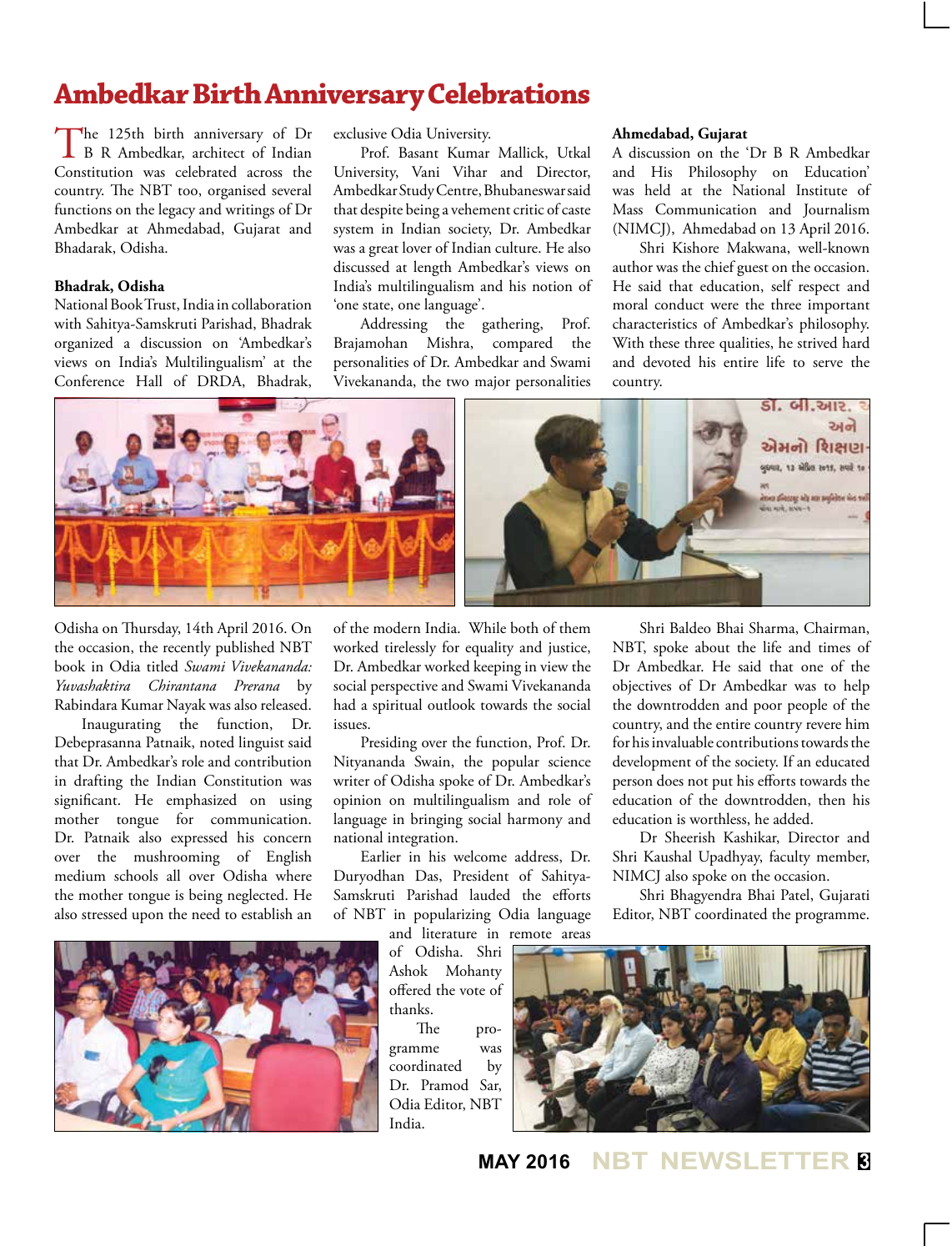## **Bologna Children's Book Fair**

The 53rd edition of the Bologna<br>Children's Book Fair was held at Piazza della Costituzione, Bologna, Italy from 4th to 7th April 2016.

Germany was the Guest of Honour Country at the Fair. Frankfurt Book Fair and the Goethe Institut Italia organized an exhibition titled Look! where the original works of Germany's best contemporary illustrators were displayed. The Fair also celebrated

the birth centenary of one of most famous children's author, Roald Dahl. The theme of the Fair was the 'Fuel of Imagination'. Around 1,200 exhibitors from more than 70 countries participated in the Fair.

The Book Fair's Illustrators' Exhibition celebrated its 50th anniversary. The exhibition showcased the works of illustrators chosen by a jury including

Sergio Ruzzier, Taro Miura, and Nathan Fox. The other features at the Fair were: the Digital Media Hall, Translators' Centre and Authors Café.

This year, Chinese children's fiction writer, Cao Wenxuan and Rotraut Susanne Berner, German illustrator were the winners of Hans Christian Andersen Prize at the Fair. Several other awards, including some



new ones, were announced throughout the show. The first-ever Strega Prize, honoring narrative children's books published in Italy, went to Susanna Tamaro (Salta, Bart!) and Chiara Carminati (Fuori fuoco), while Mexican artist Juan Palomino won the eighth annual International Prize for Illustration, aimed at encouraging new talent, selected from a pool of more than 3,100 candidates.



The BOP Bologna Prize for the Best Children's Publisher of the Year, awarded to publishers in six regions, went to Andersen Press in the U.K. (Europe), Groundwood Books in Canada (North America), Ediciones Ekaré in Venezuela (South America), Book Island in New Zealand (Oceania), Kalimat in the United Arab Emirates (Asia), and Bumble Books, an imprint of Publishing Print Matters in South Africa (Africa).

Bologna Children's Book Fair is the most important international event dedicated to the children's publishing and multimedia industry. A large number of authors, illustrators, literary agents, distributors, printers, booksellers and librarians from across the world participated in the Fair.

National Book Trust, represented India at the Fair. A special stall was put up at the Fair in which more than 200 recently published titles in Hindi and English languages by various Indian publishers including NBT were on display. Over fifteen publishers from India participated in the Fair.

Shri Narender Kumar, Production Officer represented NBT at the Fair.



During his visit to Gujarat, Shri Baldeo Bhai Sharma, Chairman, NBT met the Governor of Gujarat, Shri O P Kohli at Raj Bhawan, Gandhi Nagar on 13th April 2016. They had wide ranging discussion.



NBT Chairman Shri Baldeo Bhai Sharma met Shri Raghuvir Chaudhari, eminent Gujarati litterateur and Jnanpith Award winner, at his residence in Ahmedabad.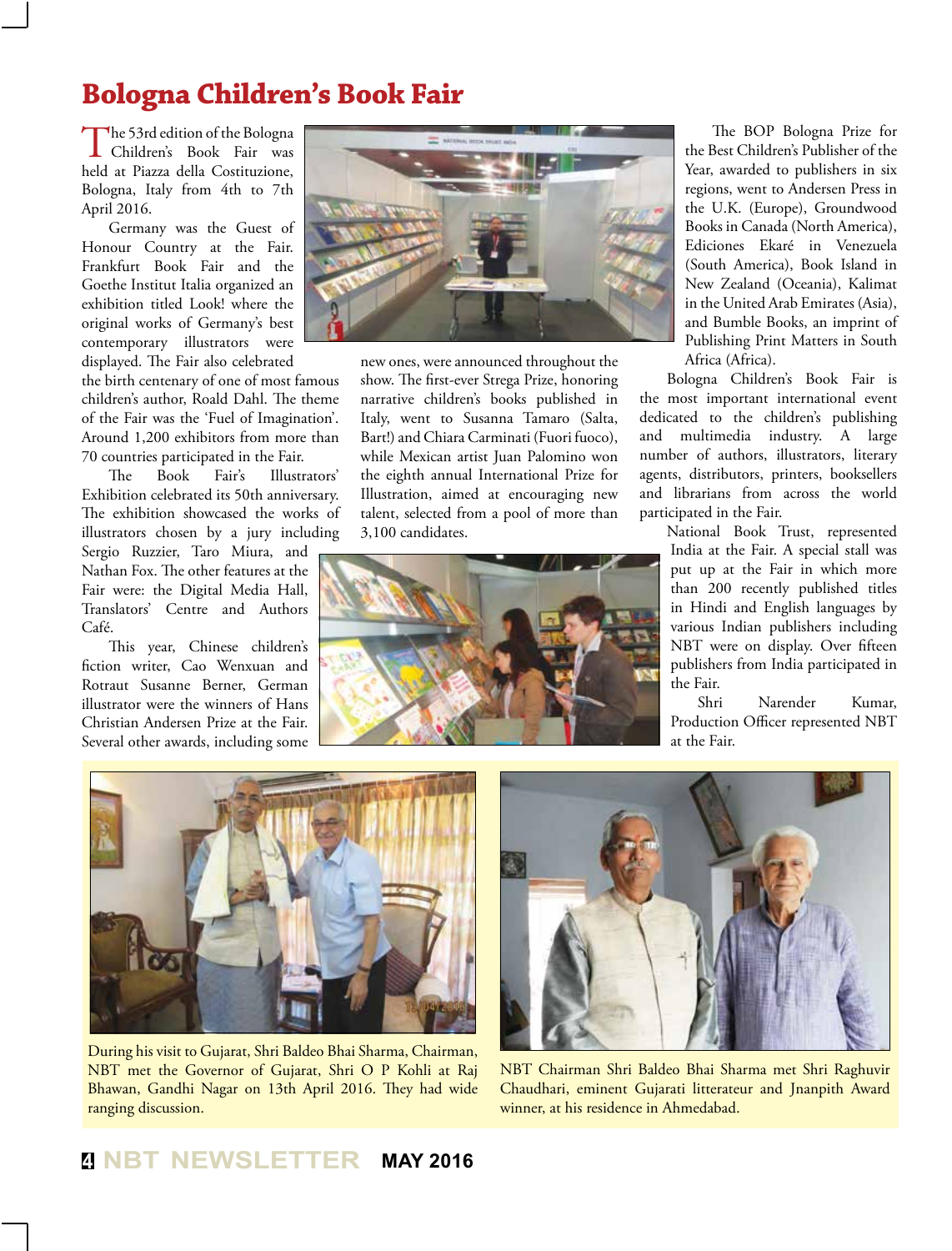## **Publishers' Meet**

Tational Book Trust, India organized a Publishers' Meet at the India Habitat Centre, New Delhi on 29 March 2016. The Meet was held to obtain feedback and suggestions from the participating publishers at the New Delhi World Book Fair. The Meet was attended by a large number of publishers, booksellers, distributors and representatives of various federations and associations of publishers.

Welcoming the guests, Shri Baldeo Bhai Sharma, Chairman, NBT, said, "The New Delhi World Book Fair was a resounding success. There was a considerable increase in footfalls this year at the Fair. China as the guest of honour country made a big impact with their huge participation." In his brief address, Shri Sharma thanked the publishers for their whole-hearted participation. "The



publishing industry", according to him, "is a unique profession in the sense that it is engaged in imparting wisdom and creating awareness of knowledge. Therefore, success, here, cannot be measured only in terms of business. There are challenges in the publishing industry but New Delhi World Book Fair has shown that books are still in popularity.

Shri Ashok Gupta, President, Federation of Indian Publishers, said that "We have had a great fair in terms of sale and the participation of the people." He also observed that China had a great presence at the Fair. Therefore, Indian publishers should also reciprocate by participating in large numbers in Chinese book fairs." He also thanked the NBT for organizing a successful New Delhi World Book Fair.

The publishers were unanimous in their view that

this year the footfall was unprecedented. They observed that the publicity too had a major role to play in bringing visitors to the Fair. However, they felt that the New Delhi World Book Fair should be held biennially as it used to be since rising cost of participation deters many publishers from participating every year. They also said that a prominent space for the Hindi and regional language publishers needs to be given at the Fair.

## **Creative Writing Workshops in Telangana**

National Book Trust, India organised two creative writing workshops in Telangana. The first workshop was conducted on 27 March 2016 in collaboration with Rotary Club of Nizamabad at Navya Bharathi Global School, Nizamabad; and the second one was organised in collaboration with Ch. Brahmaiah Memorial Trust on 28 March 2016 at Matrusri Gardens, Mustabad.

At Nizamabad, Chief Guest of the event Shri Krishna Rao, Deputy Educational Officer, inaugurated the workshop. He observed that "Promoting creativity among students was the real education and those who strive for such education are the real teachers. Writers and poets are enlightening the society with their writings and hence, students should be cultivated the skills for creative writing.

Dr K. Naresh Rao and Shri K. Srinivas Arya were resource persons at the workshop. Shri Srinivas Rao and Shri Santhosh Kumar, President and Secretary of Rotary Club were also present



at the inaugural function. Dr V. Triveni, Asst. Professor and Shri N. Sudhakar, President, Telangana Rachayiotala Sangam distributed certificates to the participants. Shri Ganapuram Devender, activist and poet, coordinated the workshop. About



100 students from various schools along with their teachers took part in the event.

At Mustabad, noted Telugu writer Shri Peddinti Ashok, Chief Guest of the event, inaugurated the workshop. Dr. Shankar and Dr. Rajaram were the Guests of Honour. Dr Nalimela Bhaskar, NBT Telugu Advisory Panel member and Sahitya Akademi translation awardee distributed the certificates to the participants. While

speaking on the occasion, she said that "Poverty is not an obstacle for creativity; especially the rural children have a special talent of creative thinking. Such workshops will help them to develop their skills." Shri C. Narayana, Shri Vittal Naik, and Shri E. Ravinder also spoke on the occasion. While Dr V.R. Sharma was the resource person, Shri Garipally Ashok, activist and teacher, coordinated the event. About 80 students and their teachers took part in the workshop.

Dr Pathipaka Mohan, Telugu Editor, NBT India, organised the workshops.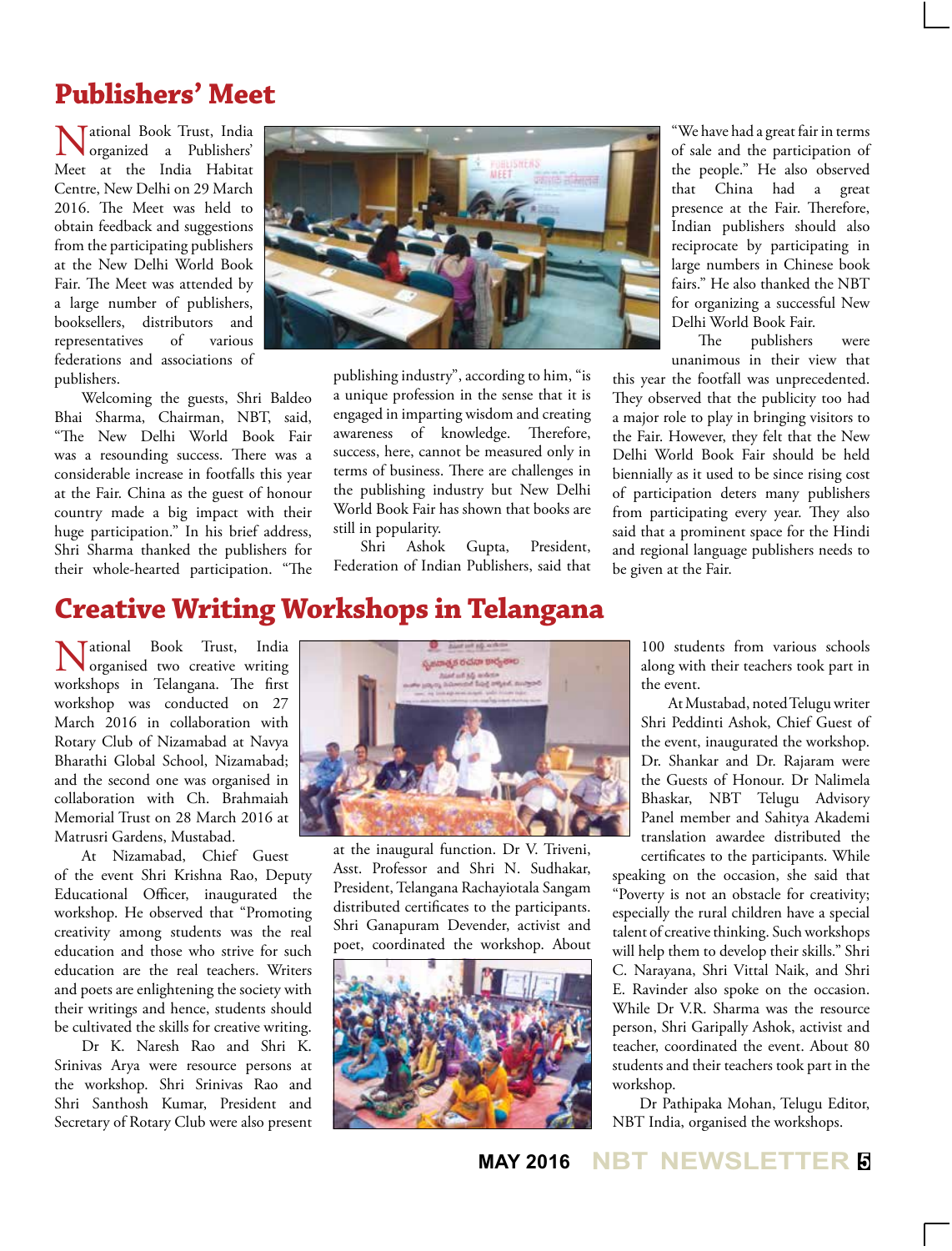### **Excerpts**

The Trust has published *Atmacharita* by Phakirmohan Senapati, arguably the first autobiography in Odia language. It is not merely an account of Phakirmohan's life, it is, more significantly, the linguistic representation of contemporary history and social life. Objective self-analysis, consciousness of life around it, historical insight, social enquiry, and above all, a novel-like narrative and rhetorical style characterise it. Translated from Odia into English, herein we reproduce an excerpt from the chapter 'Setting up a Girls' School in Balasore'. — *Editor*

In those days, Hindu society considered<br>women's education a great evil. The n those days, Hindu society considered superstition existed among women that an educated girl was destined to be a widow, that her curries would become salty or bland, that in her care food would not even cook. Such views prevailed in those times. Even the men who considered themselves to be the most knowledgeable used to ask, "What will an educated girl do? Will she work as an accountant or as a clerk in the Court?" In such a difficult situation, it was courageous to advocate education for women. People generally believed that women were simply women, and that their role was to cook and hide in their houses under a veil. What use would education be for them? When I would return home after visiting the Girls' School, I would sit silently and think about the problem for a long time without being able to find a solution. In the meantime, while going through a book, I learned there were schools in Persia exclusively for girls. I wondered why similar schools could not exist in our country. Such an idea had not taken root in my mind until then. We raised the issue at a meeting and after a long discussion decided that our town must have a Girls' School. At subsequent meetings, we continued our discussions as to how to go about setting it up. Several ideas came to mind when I started giving serious thought to it. Suddenly the idea struck me that the illiterate womenfolk in our families might develop an interest in learning by watching how educated women lead their lives, how they behave

in society, and how they can weave carpets. But where could one find educated women like that in Balasore? They were all either Brahmos or Christians; and Hindu women would not allow them to enter their houses, let alone sit with them on the same bed.

I decided to try to motivate the women in my own house first; if this was successful, then the practice could be extended to my neighbourhood and the houses of my relatives. There were no older women in our house. Among the women there, one was the wife of my elder second cousin, the former head clerk, Nityananda Senapati. She was the mistress of the house, along with my young bride, and the wife of my younger cousin. Somehow or other, I was able to convince them to try this. They had heard of Memsahibs but had never seen any, and were anxious to see what they looked like. There was some apprehension in their minds, however, about the possible consequences involved. The act of a Hindu woman sitting on the same bed as a Christian woman might lead to social ostracism, considered a great humiliation at the time. Dear reader, this was as humiliating as being expelled from one's caste!

One afternoon, the coach carrying Mrs. Smith, Mrs. Hallam, and the wife of the Magistrate pulled up at our gate. Seats were arranged for them in the inner courtyard of our house. As planned, the women of our house greeted them, held their hands, and offered them seats. After the Memsahibs sat down crosslegged on the bed, garlands were placed around their necks and they were offered betelleaves. ...

Mrs. Smith, accompanied by another educated lady, started visiting us, to teach the women of the household. The incident was played down and did not provide an opportunity for people with prying eyes to become provoked.

A few days after this, the same three Memsahibs alighted at the doorstep of Gobind Prasad Das, Police Inspector of Sunhat village. The wives of the clerks and officers had gathered there, unable to resist the temptation to see and hear the

Memsahibs. Sunhat was a Karan village and an important neighbourhood of Balasore. Many big zamindars and almost all the clerks lived there. The Memsahibs and other Christian women had already had access to their houses, so who could resist them? At present it is usual to see scores of Christian lady-tutors coming out of the houses of gentlemen each afternoon.

This change in attitude spurred us on; a meeting was held and it was unanimously decided to set up a school for girls. Donations were collected for the salaries of the teachers and menial staff. One qualified Christian lady was appointed as the teacher; her name was Mary. The texts for the scholarship examination at the primary level were included in the syllabus. Now the question arose as to what to call the teacher's position. Many names like Mistress, Gurupatni, Abadhaniani, etc. were proposed and rejected. As she was a young woman, it was important that her position should evoke respect. I named her Pathama (Mother of learning), and gradually this name was accepted with respect in the houses of gentlefolk.

A building was needed to house the school, and the sum of one hundred rupees was raised through donations from among us. Construction soon began, but before it was even half complete, the entire sum had been exhausted. Thanks to our lack of engineering know-how, we had estimated the cost of the work at one hundred rupees, but now it transpired that two hundred rupees was necessary to complete it. Everyone had donated as much as they could; no one could contribute anything more. Nor was it possible to collect money from outsiders since we were proceeding in absolute secrecy. We were worried that if our real intentions became known, people might destroy the construction work in the dead of night. During this crisis a new idea struck us. We secretly addressed a letter to the generous and noble Maharani Swarnamayi Devi of Kasim Bazaar. Within eight days a registered letter reached me, to which a fifty-rupee note was appended. The construction work began again in earnest. Let benevolent God protect the noble soul of the late Maharani.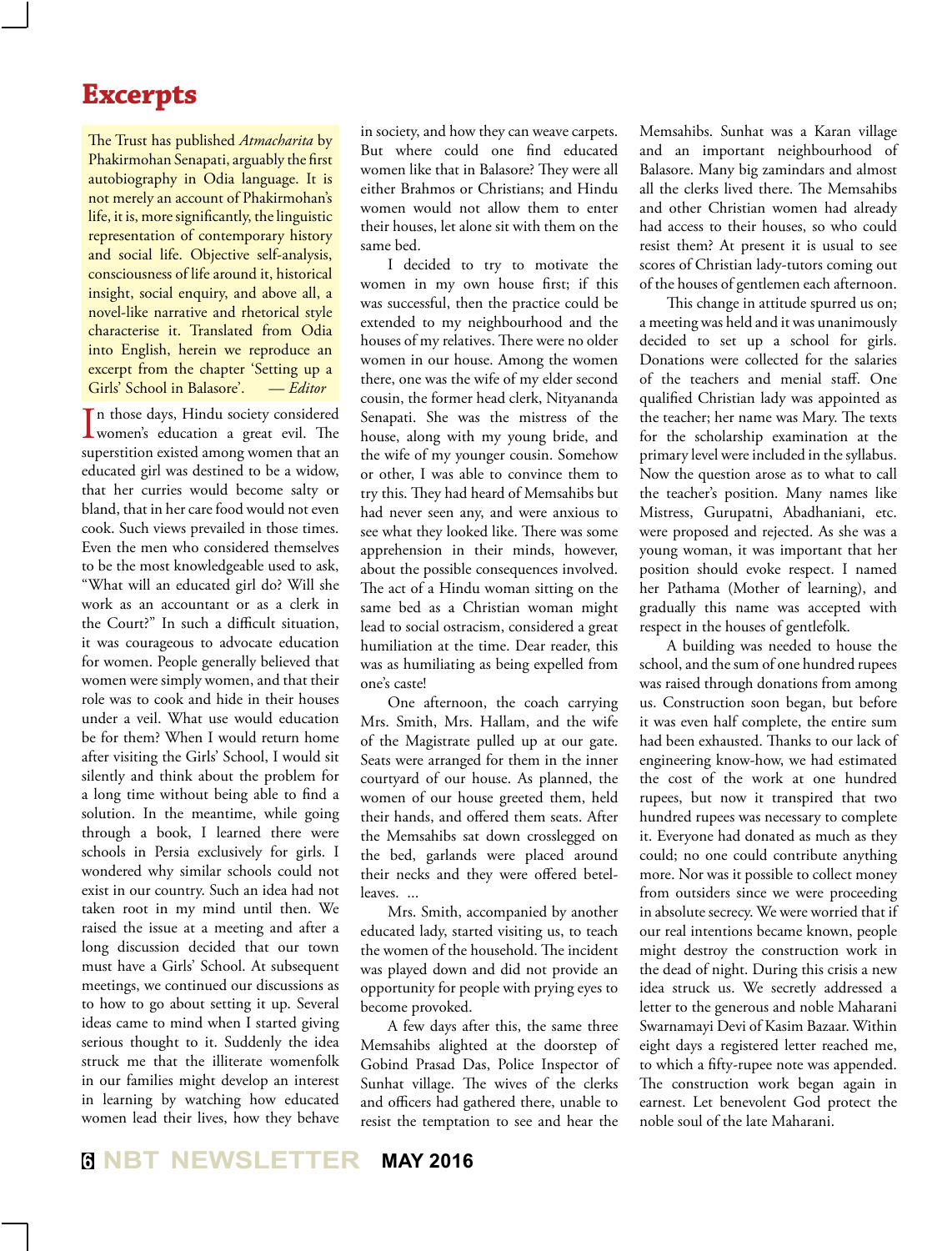## **NBT's New Series on Women**

On the occasion of International<br>Women's Day on 8th March 2016, the National Book Trust, India brought out a series of books on great Indian women who actively participated in the freedom struggle and worked for the upliftment of the society.

'Women Pioneers' is a new initiative of NBT India, that aims to bring to light as well as project the work and contribution of eminent Indian women in different walks of life like art, culture, literature, science, socio-religious reforms, freedom movement, etc. Each title of this sub-series under the National Biography series of the Trust, is written for the general reader with the view to develop new perspectives on the contemporary discourses pertaining to Indian culture, civilization and endeavours for nation-building.

Four titles in English and four in Hindi have come out under this series and many more are to follow in major Indian languages. The books include:

#### **Rani Chennamma**

*Sadashiva Shivadeva Wodeyar* 978-81-237-7816-7; Rs 210

Much before India's "First" Independence Struggle against the British in 1857, Karnataka's Kittur saw the rise of India's first woman independence leader who took on the British Empire —



Rani Chennamma (1778-1829). Married to Kittur's ruler, Mallasarja Desai, her personal life proved to be tragic with the husband passing away in 1816 and her son also meeting an untimely death in 1824. During the last days of the Kittur ruler, Shivalingagaruda Sarja, son of her husband by first queen, Rani Rudramma, a decision to adopt a boy named Shivalingappa was taken as the successor but the British did not approve of the same. This ultimately resulted in the famous armed rebellion by Kittur army under Rani Chennamma in October 1824, leading to the historic defeat of the British forces and the killing of the British Collector and political agent. She went on to release the British hostages on the promise that war won't be continued, but the British treacherously came back with larger forces leading to the defeat of Kittur army after great resistance by Rani Chennamma and her warriors. She spent the last 5 years of her life in the Bailhongala Fort before breathing her last in 1829.

#### **Kanaklata Barua**

*Shiela Bora* 978-81-237-7819-8;

Rs 155 1942. The Do or Die call of Mahatma Gandhi towards total independence resonated across the country. In the remote village of Barangabari in



Assam, a frail girl in her early teens was stirred by this clarion call. The story of Kanaklata Barua (1924-1942) is one of the most inspiring episodes in the history of India's freedom struggle. Kanaklata was only seventeen when she fell to the bullets of brutal police firing while trying to hoist the tricolour at the Gohpur Police Station, a symbol of British power. In bringing to light this little known yet significant sacrifice of Kanaklata, the book looks at the whole hearted participation of women in the freedom movement who broke through the barriers of patriarchy, caste, traditions and customs. It is also a narrative of the socio-political and cultural history of Assam and its major role in shaping India's modern history.

#### **Rani Rudrama Devi**

*Alekhya Punjala* 978-81-237-7817-4;

Rs 145 Rani Rudrama Devi,

a thirteenth century Kakatiya warrior ruler was an able administrator, the boldest of warriors, an indomitable



conqueror, an adorable daughter and a loving mother. The Kakatiyas who were mainly chieftains in the 10th and 11th Centuries, rose to become a major power in the Southern Peninsular of India in the 12th and 13th Centuries. She can be given any title and it would perfectly fit Rudrama as if it was coined for her. Rani Rudrama was Queen mother to her people, compassionate to their problems and responded accordingly. Furthermore, she was an understanding leader, and her taxation as well as revenue to run the kingdom depended upon the circumstances therein. The Rani made herself answerable to her subjects. She was a commander who rode a horse and wielded a sword as no other person in her kingdom could. In addition, she was valiant and led from the front in all battles. Confident of herself, Rudrama Devi allowed chieftains to continue ruling the smaller kingdoms conquered by her. In addition, she was shrewd enough to make the right moves both as a ruler and in battle against her enemies. Besides having immense love for their motherland, women like Rani Rudrama Devi have shown great strength

#### **Sister Nivedita**

#### *Basudha Chakravarty* 978-81-237-7818-1; Rs 135

and conviction in their own selves.

Sister Nivedita's deep concern for a country and its people thousands of miles away from her home places her among those selfless few who can be regarded as citizens of the world. Born



in England as Margaret Noble, Nivedita, inspired by Swami Vivekananda came under the spell of Hinduism and its home, India. Working tirelessly for the uplift of underprivileged Indians, she soon realised that for her fellow-Indians freedom from their varied ills meant freedom from the alien British rule. This book tells the story of that life marked by exemplary courage and devotion.

**MAY 2016 NBT NEWSLETTER <sup>7</sup>**